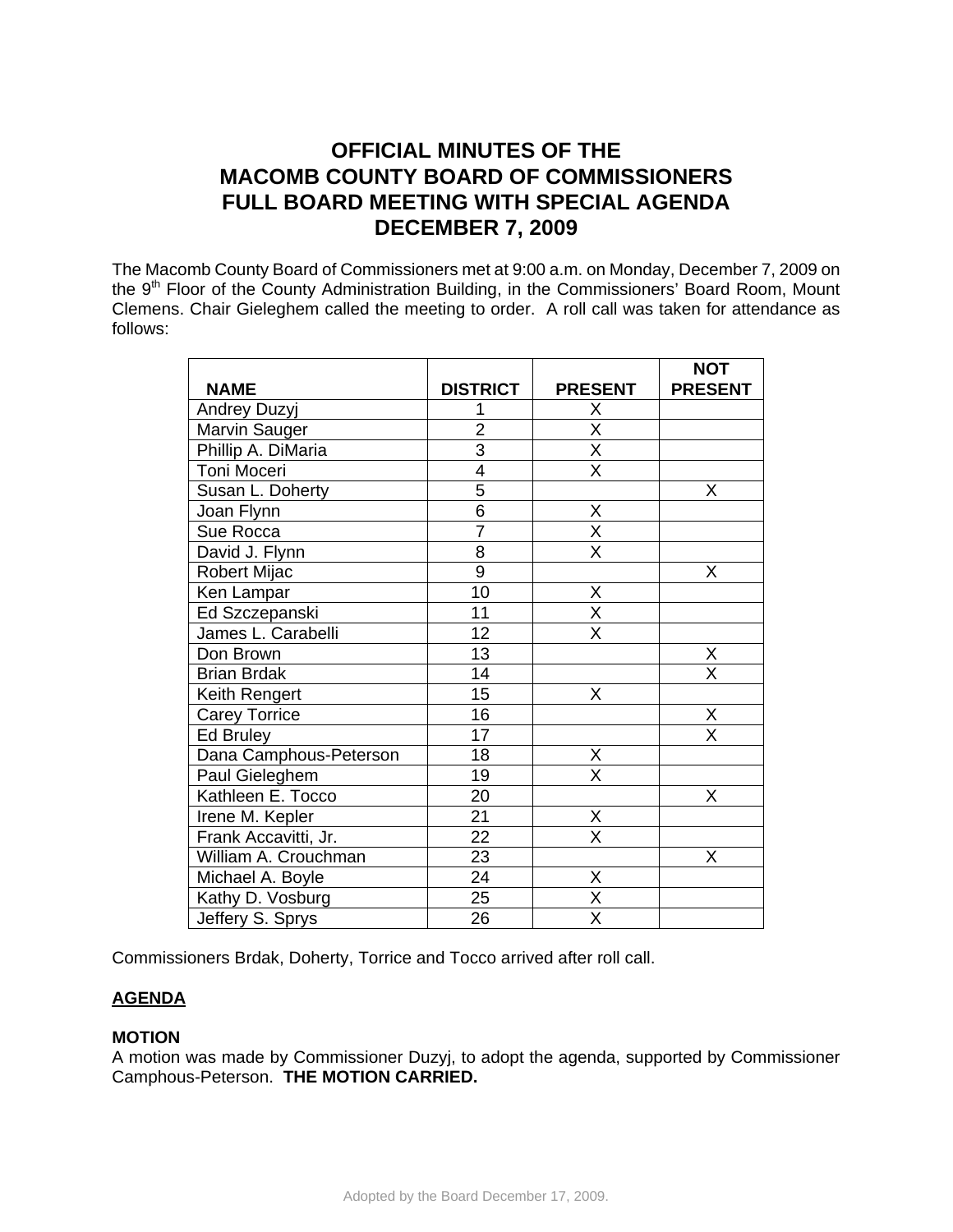MACOMB COUNTY BOARD OF COMMISSIONERS FULL BOARD MEETING WITH SPECIAL AGENDA - OFFICIAL MINUTES December 7, 2009

#### **PUBLIC PARTICIPATION**

Bambi Hartter; 14804 Shirley; Warren; Youth Home employee

#### **APPROVE AGREEMENT FOR ELECTRIC CHOICE**

#### **MOTION**

A motion was made by Commissioner Camphous-Peterson, to enter into a fixed price two-year contract with First Energy Solutions, Inc., to provide electric services at the following locations:

| <b>BUILDING</b><br>Administration Bldg.                      | <b>SERVICE ADDRESS</b><br>1 S. Main Street | <b>FIXED PRICE</b><br>6.80 cents/kwh |
|--------------------------------------------------------------|--------------------------------------------|--------------------------------------|
| Court Bldg.<br>(Includes County Bldg &<br>Parking Structure) | 40 N. Main Street                          | 6.75 cents/kwh                       |
| <b>Hall Road Warehouse</b>                                   | 449 Vic Wertz Drive<br>Clinton Twp., MI    | 7.24 cents/kwh                       |

This fixed price contract is projected to save the county \$222,320.00 over the two-year period. Also requested authorization to pursue the feasibility of adding the power; house location at a fixed cost of \$6.15 cents/kwh which would result in an additional savings of \$292,230.00 over the two-year period. This authorization is contingent upon the grid availability currently capped at 10% under the electric choice program.

supported by Commissioner Carabelli.

## **FRIENDLY AMENDMENT**

Commissioner Carabelli offered a friendly amendment for the motion to read:

This fixed price contract is projected to save the county \$222,320.00 over the two-year period. Authorize the County to enter into contract for the power house location at a fixed cost of \$6.15cents/kwh which would result in an additional savings of \$292,230.00 over the two-year period, if staff determines such an agreement is feasible. This authorization is contingent upon the grid availability currently capped at 10% under the electric choice program.

Commissioner Camphous-Peterson accepted the friendly amendment.

A roll call vote was taken. Voting yes were: Boyle, Brdak, Camphous-Peterson, Carabelli, DiMaria, Doherty, Duzyj, D. Flynn, J. Flynn, Kepler, Moceri, Rengert, Rocca, Sauger, Sprys, Szczepanski, Tocco, Torrice, Vosburg and Gieleghem. There were 20 yes votes. Voting no were: Accavitti and Lampar. There were 2 no votes.

## **THE MOTION WITH THE FRIENDLY AMENDMENT CARRIED.**